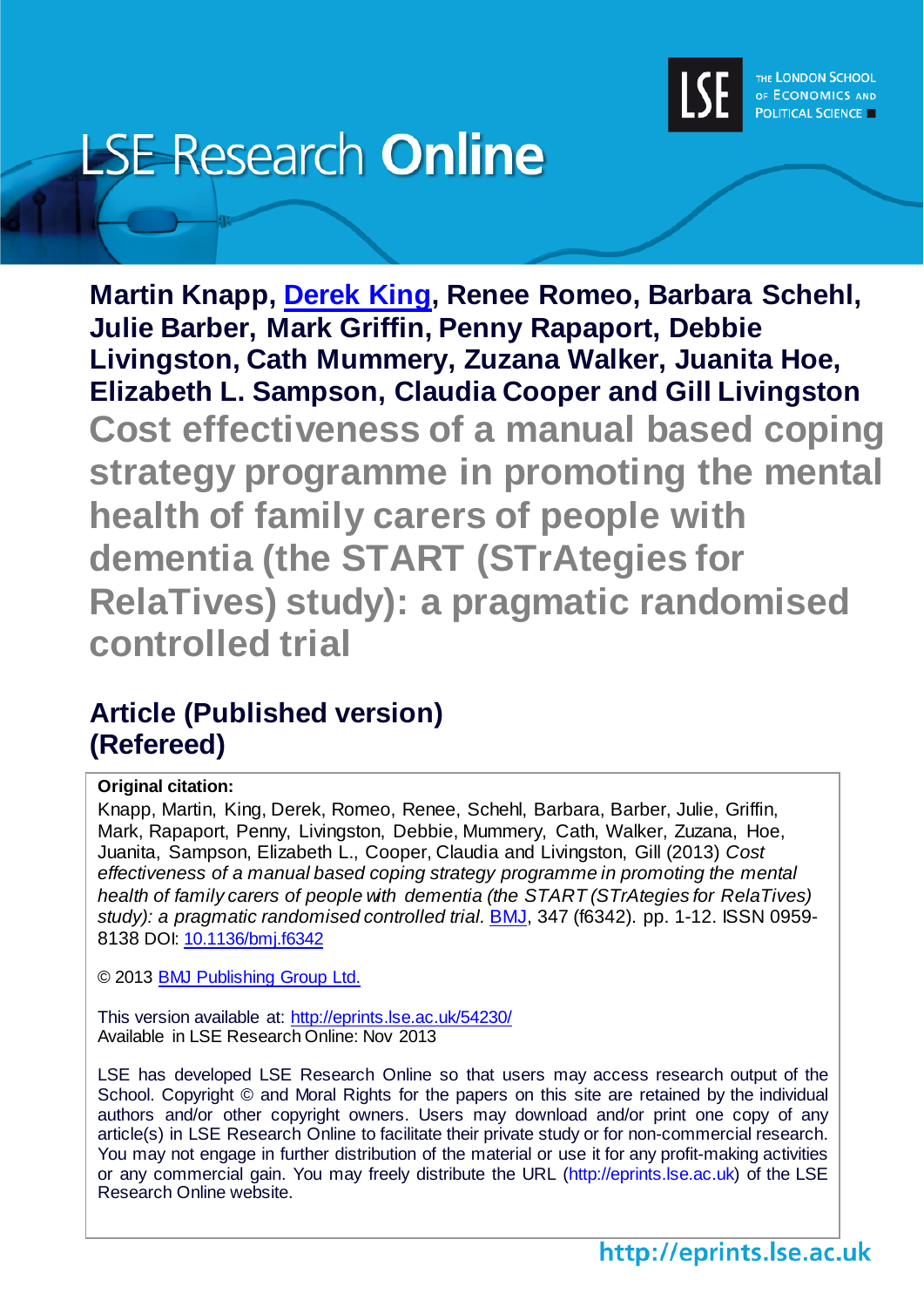BMJ 2013:347:f6342 doi: 10.1136/bmi.f6342 (Published 25 October 2013) Page 1 of 12





# **Cost effectiveness of a manual based coping strategy programme in promoting the mental health of family carers of people with dementia (the START (STrAtegies for RelaTives) study): a pragmatic randomised controlled trial**

**© 00** OPEN [ACCESS](http://creativecommons.org/licenses/by-nc/3.0/)

Martin Knapp *professor of social policy; professor of health economics* <sup>12</sup>, Derek King *research* fellow<sup>1</sup>, Renee Romeo *lecturer in health economics<sup>2</sup>,* Barbara Schehl *visiting student<sup>1</sup>, J*ulie Barber lecturer in medical statistics $^{\text{\tiny 3}}$ , Mark Griffin lecturer $^{\text{\tiny 4}}$ , Penny Rapaport *principal clinical psychologist* $^{\text{\tiny 5}}$ , Debbie Livingston *trial manager*<sup>6</sup>, Cath Mummery *consultant neurologist*<sup>6</sup>, Zuzana Walker *reader in psychiatry of the elderly*<sup>6</sup>, Juanita Hoe *senior clinical research associate*<sup>6</sup>, Elizabeth L Sampson clinical senior lecturer<sup>6</sup>, Claudia Cooper clinical senior lecturer<sup>6</sup>, Gill Livingston professor of older people's mental health<sup>6</sup>

<sup>1</sup>Personal Social Services Research Unit, London School of Economics and Political Science, London WC2A 2AE, UK; <sup>2</sup>Centre for the Economics of Mental and Physical Health, King's College London, Institute of Psychiatry, London SE5 8AF; <sup>3</sup>Department of Statistical Science and PRIMENT Clinical Trials Unit, University College London, London WC1E 6BT; <sup>4</sup>Primary Care & Population Health, Institute of Epidemiology & Health, Royal Free Hospital, London NW3 2PF; <sup>5</sup>Camden and Islington NHS Foundation Trust, London N19 4PJ; <sup>6</sup>Mental Health Sciences Unit, University College London, Charles Bell House, London W1W 7EJ

#### **Abstract**

**Objective** To assess whether the START (STrAtegies for RelatTives) intervention added to treatment as usual is cost effective compared with usual treatment alone.

**Design** Cost effectiveness analysis nested within a pragmatic randomised controlled trial.

**Setting** Three mental health and one neurological outpatient dementia service in London and Essex, UK.

**Participants** Family carers of people with dementia.

**Intervention** Eight session, manual based, coping intervention delivered by supervised psychology graduates to family carers of people with dementia added to usual treatment, compared with usual treatment alone.

**Primary outcome measures** Costs measured from a health and social care perspective were analysed alongside the Hospital Anxiety and Depression Scale total score (HADS-T) of affective symptoms and quality adjusted life years (QALYs) in cost effectiveness analyses over eight months from baseline.

**Results** Of the 260 participants recruited to the study, 173 were randomised to the START intervention, and 87 to usual treatment alone. Mean HADS-T scores were lower in the intervention group than the usual treatment group over the 8 month evaluation period (mean difference −1.79 (95% CI −3.32 to −0.33)), indicating better outcomes associated with the START intervention. There was a small improvement in health related quality of life as measured by QALYs (0.03 (−0.01 to 0.08)). Costs were no different between the intervention and usual treatment groups (£252 (−28 to 565) higher for START group). The cost effectiveness calculations suggested that START had a greater than 99% chance of being cost effective compared with usual treatment alone at a willingness to pay threshold of £30 000 per QALY gained, and a high probability of cost effectiveness on the HADS-T measure.

**Conclusions** The manual based coping intervention START, when added to treatment as usual, was cost effective compared with treatment as usual alone by reference to both outcome measures (affective symptoms for family carers, and carer based QALYs).

**Trial Registration** ISCTRN 70017938

Correspondence to: M Knapp m.knapp@lse.ac.uk

Appendix A and B (as supplied by the author) (see [http://www.bmj.com/content/347/bmj.f6342?tab=related#webextra\)](http://www.bmj.com/content/347/bmj.f6342?tab=related#webextra)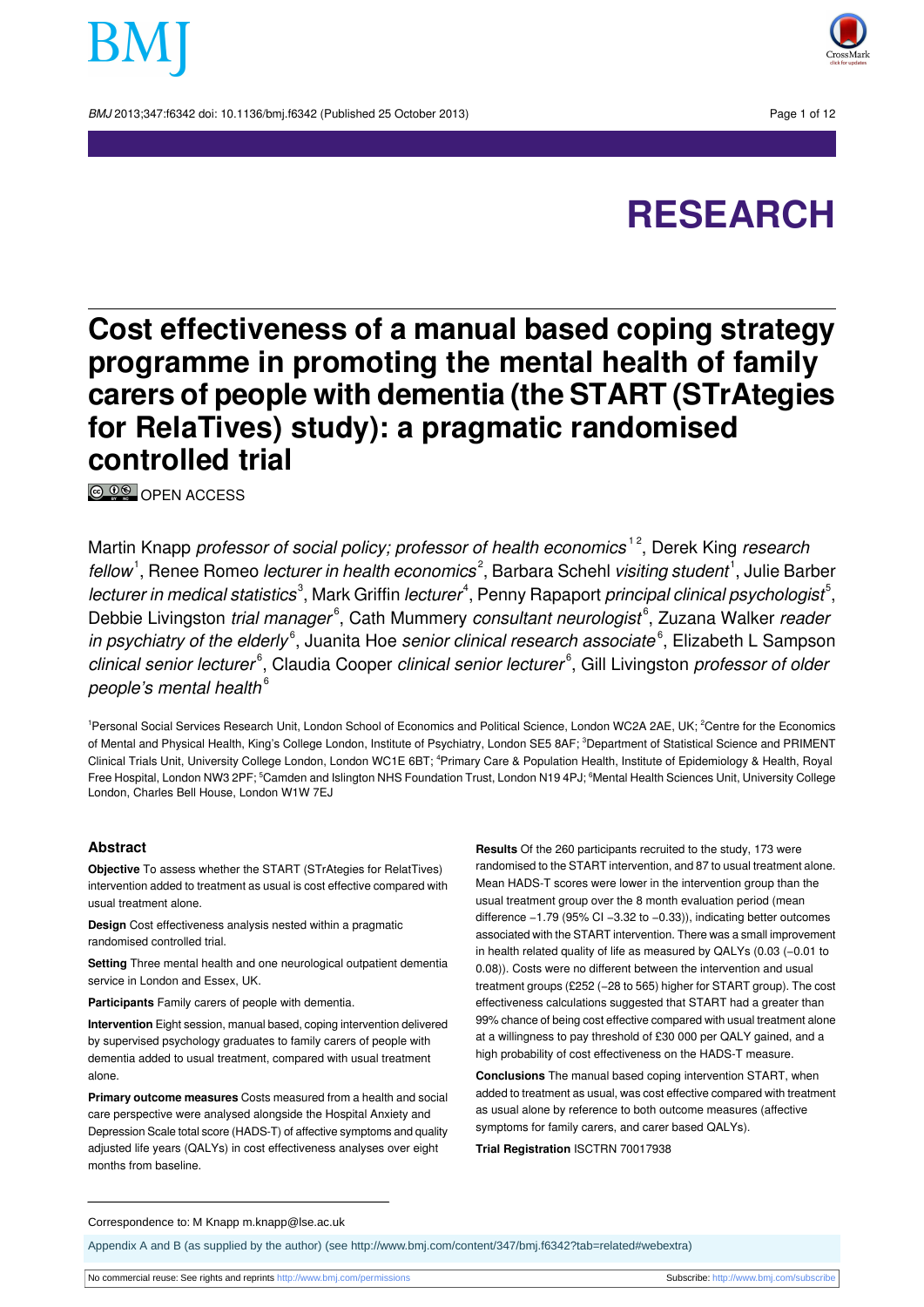#### **Introduction**

England's *National Dementia Strategy*<sup>1</sup> emphasised that "Family carers are the most important resource available for people with dementia" (p 12), and urged full implementation of the *Carers' Strategy*. <sup>2</sup> There was then, just as there is now, little prospect that state funded services will reduce reliance on unpaid family and other carers over the coming decades. Population ageing will mean substantial growth in the number of people with dementia, with rapidly escalating costs for health and social care systems,<sup>3</sup> while macroeconomic pressures are leading many governments to rein in public spending.

In 2010, an updated *Carers' Strategy* was published<sup>4</sup>; it included recognition that "Caring can be very rewarding and fulfilling but it can also be emotionally and physically draining without recognition and practical and emotionalsupport" (p 26). Among the health consequences for carers, anxiety and depression are highly prevalent.<sup>5</sup> For this reason, the clinical guideline for dementia issued by what was at the time the National Institute for Health and Clinical Excellence (NICE) and the Social Care Institute for Excellence<sup>6</sup> recommended that "Carers of people with dementia who experience psychological distress and negative psychological impact should be offered psychological therapy, including cognitive behavioural therapy, conducted by a specialist practitioner" (p 40). However, NICE noted the paucity of evidence in this area and recommended further research to address the question: "For carers of people with dementia, is a psychological intervention cost effective when compared with usual care?" (p 45).

We conducted a randomised controlled trial to examine the effectiveness and cost effectiveness of a manual based therapy delivered by psychology graduates without clinical qualifications to family carers of people with dementia. The intervention, based on the Coping with Caring programme developed in the United States,<sup>78</sup> was added to treatment as usual, and compared with treatment as usual alone. In a companion paper, we report the findings on clinical effectiveness<sup>9</sup>; the aim of this paper is to report the findings on cost effectiveness.

## **Methods Setting**

Carers in the trial were recruited from memory services in two mental health trusts (Camden and Islington Foundation Trust and North Essex Partnership Foundation Trust), the North East London Foundation Trust Admiral nurse service (specialist nurses for family carers of people with dementia), and a tertiary service whose referrals include a high rate of people with young onset dementia (the Dementia Research Centre, National Hospital for Neurology and Neurosurgery).

#### **Participants**

Family carers were eligible for inclusion in the trial if they provided support at least weekly to patients with dementia referred in the previous year (and who were not living in 24 hour care); if they identified themselves as the primary carer; if they gave informed consent to the trial; if they were not currently participating in another study because of their role as a family carer; if they did not themselves have dementia; and if they lived no more than 1.5 hours travelling time from the researchers' base at University College London.

#### **Design**

The study was a pragmatic, multicentre, randomised controlled trial with nested cost effectiveness analysis. As described in the companion paper,<sup>9</sup> eligible family carers were randomised either to the manual based therapy delivered by psychology graduates without clinical qualifications (hereafter referred to as the START intervention) added to treatment as usual, or to treatment as usual alone. Randomisation was conducted using an online computer generated system to conceal allocation, stratified by site using random permuted blocks. An allocation ratio of 1 to 2 (usual treatment to intervention) allowed for potential clustering effects.<sup>10</sup> It was not possible to blind carers to allocation, but outcome assessors were blind to randomisation status. Sample size was calculated on the basis of the power required to demonstrate differences in one of the effectiveness measures and not on the basis of costs or cost effectiveness.

#### **Treatment as usual**

Treatment as usual was based around the person with dementia, and could include medical, psychological, and other health services and social care services. In each site, treatment, care, and support aimed to be consistent with NICE guidelines.<sup>6</sup>

#### **Therapy intervention**

The individual therapy programme was based on Coping with Caring, $7^{\circ}$  adapted for use in the UK, and was added to usual treatment. Eligible family carers received the therapy over eight sessions at a location chosen by the carer (usually their own home), without the person with dementia in the room. If the carer did not speak English fluently, the therapy was carried out with an interpreter. The sessions were delivered by psychology graduates with no clinical training but trained to deliver the intervention by adhering to the manual. A clinical psychologist (PR, one of the authors) met with each team of therapists for 1.5 hours of group clinical supervision every two weeks and was also available for individual consultation as needed by the therapists. Each carer had a manual and was given a compact disc to guide relaxation exercises. Further details are given by Livingston et al.<sup>9</sup>

#### **Outcome measures**

Assessments of each carer and each person with dementia were carried out at baseline before the intervention, and at four months and eight months after randomisation. Baseline assessments covered sociodemographic characteristics of both the carer and the person with dementia (including age, sex, ethnicity, relationship to person with dementia, level of education, last occupation, and living situation).

The primary clinical outcome for the carer was affective symptoms assessed with the self completed Hospital Anxiety and Depression Scale,<sup>11</sup> for which the total score (HADS-T) ranges from 0 to 42 (higher scores indicating more affective symptoms). The HADS has two subscores, each ranging from 0 to 21: HADS-D (depression) and HADS-A (anxiety).

Carer generic health-related quality of life was rated using the EuroQol (EQ-5D).<sup>12</sup> Other outcome measures used in the economic evaluation (in each case when adjusting analyses for baseline covariates) were:

• Zarit Burden Interview,<sup>13</sup> a 22 item, self reported questionnaire used to assess carer burden, with scores ranging from 0 to 88 (higher scores indicate greater burden)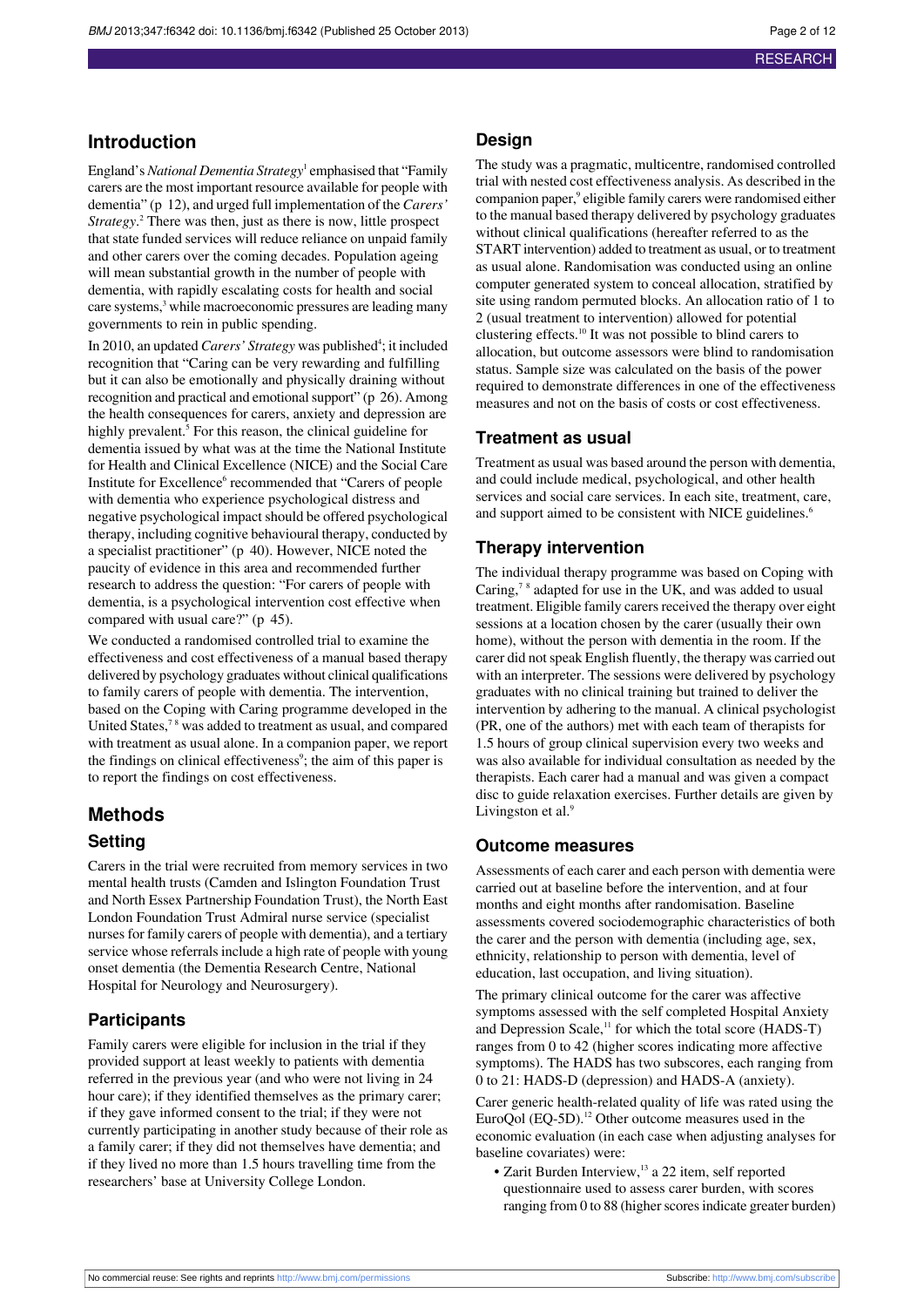- Brief COPE,<sup>14</sup> a self completed measure of carer coping strategies, with subscales measuring problem focused, emotion focused, and dysfunctional coping;
- **•** For the person with dementia but completed by carers, the Neuropsychiatric Inventory (NPI),<sup>15</sup> with 12 neuropsychiatric symptom domains scored and summarised as a single continuous score (higher scores indicating worse symptoms).

#### **Service use and costs**

Data on services used and support received by the carer and the person with dementia were collected using an adapted version of the Client Service Receipt Inventory<sup>16</sup> at baseline (randomisation), four months, and eight months. On each occasion, the carer was asked to report service use over the previous four months. For the present analyses, our focus is on service use by the carer. This inventory sought to cover all services, including (but not limited to) inpatient stays, outpatient attendances, day hospital treatment, visits to social clubs, meals at lunch clubs, daycare visits, and hours spent in contact with community based professionals (such as community teams for older people, community psychologists, community psychiatrists, general practitioners, nurses (either practice, district or community psychiatric), social workers, occupational therapists, paid home help or care workers, and physiotherapists).

Frequency and intensity of service contacts were multiplied by unit costs to estimate total carer related health and social care costs. Unit costs were obtained from publicly available sources and set at 2009-10 prices: National Health Service Schedule of Reference Costs<sup>17</sup> for inpatient and outpatient attendances; the Personal Social Services Research Unit annual volume<sup>18</sup> for most other services; and voluntary sector bodies for a small number of services used by a few carers (details available from the corresponding author).

The cost of the START intervention was calculated using data on time spent by therapists in training and supervision with a clinical psychologist, and contacts that therapists had with carers in delivering the intervention. Cost per hour of contact for therapists and supervising clinical psychologist were based on figures in the Personal Social Services Research Unit volume,<sup>18</sup> taking the midpoint of the relevant scales and including employer costs (national insurance and superannuation contributions) and appropriate overheads (capital, administration, and managerial, including recruitment costs). We added costs for the relaxation compact disks based on the market rates for copying and delivering.

#### **Cost effectiveness**

The economic research question was whether the START intervention (manual based coping) was cost effective when added to usual treatment in reducing family carer depression and anxiety symptoms and enhancing carer health-related quality of life over an eight month period.

The cost effectiveness analysis was conducted from a health and social care perspective. Health and social care costs from over the eight month period after randomisation were examined alongside HADS-T (at eight month assessment) and quality adjusted life years (QALYs, over eight months) in turn, the latter calculated from the EQ-5D by applying societal weights.<sup>19</sup>

#### **Statistical analysis**

We analysed HADS-T and QALY differences between START and usual treatment using a multilevel mixed effects model to account for therapist clustering in the intervention arm and repeated measures at four and eight months. For the HADS-T analysis, we adjusted for baseline HADS-T, centre, carer age and sex, carer burden (ZARIT), and neuropsychiatric symptoms (NPI) of the person with dementia. For the QALY analyses we adjusted for the same baseline variables, except substituting QALY for HADS-T.

We analysed differences in health and social care cost between START and usual treatment by regressing total cost on treatment allocation, baseline costs, centre, carer age and sex, carer burden (ZARIT), and care recipient neuropsychiatric symptoms (NPI). We used a linear multilevel regression model to account for therapist clustering in the intervention arm and repeated measures for each individual. Non-parametric bootstrapping was used to estimate 95% confidence intervals for mean costs. Significance (P<0.05) was judged where the bias-corrected confidence intervals of between-group change score excluded zero.

All analyses were conducted on an intention-to-treat basis, but carers were excluded if data were missing at both four and eight months. If an individual's data were available at four months but not at eight months, or vice versa, their partial data were used in the analysis. Because the estimation of QALYs requires data at each time point, only complete cases were included in the cost effectiveness analysis. No imputation was conducted.

Each incremental cost effectiveness ratio was calculated as the difference in the cost of START and usual treatment divided by the difference in outcome (measured by HADS-T or QALYs). Cost effectiveness acceptability curves were plotted to locate the findings of the economic evaluation in their wider decision making context. The cost effectiveness acceptability curve illustrates the probability that the START intervention would be seen as cost effective compared with usual treatment across a range of hypothesised values placed on incremental outcome improvements (willingness to pay by health and social care system decision makers). Each cost effectiveness acceptability curve was derived using a net benefit approach. Monetary values of incremental effects and incremental costs for each case were combined, and net monetary benefit derived as:

#### Net monetary benefit=λ×(effect<sub>b</sub>−effect<sub>a</sub>)–(cost<sub>b</sub>–cost<sub>a</sub>)

where  $\lambda$  is willingness to pay for a one point difference in the outcome measure (HADS-T or QALYs), and subscripts a and b denote usual treatment and START, respectively. We explored a range of willingness-to-pay values for each outcome. We were able to account for sampling uncertainty and make adjustments as necessary in the primary analyses and sensitivity analyses. We also plotted the confidence intervals around net monetary benefit to estimate the impact of uncertainty.

#### **Sensitivity analysis**

Sensitivity analyses were used to assess robustness of our results. In sensitivity analyses we examined the extent to which individuals with missing outcome data varied by baseline characteristics. This was investigated separately for each outcome using logistic regression. The first step was to model a binary variable (missing versus not missing) in bivariate logistic regression with each baseline demographic variable. Those variables identified as significantly associated with missing were then used in multivariate logistic regression to determine which remained significant. The main analyses were then repeated, adjusting for those factors found to be associated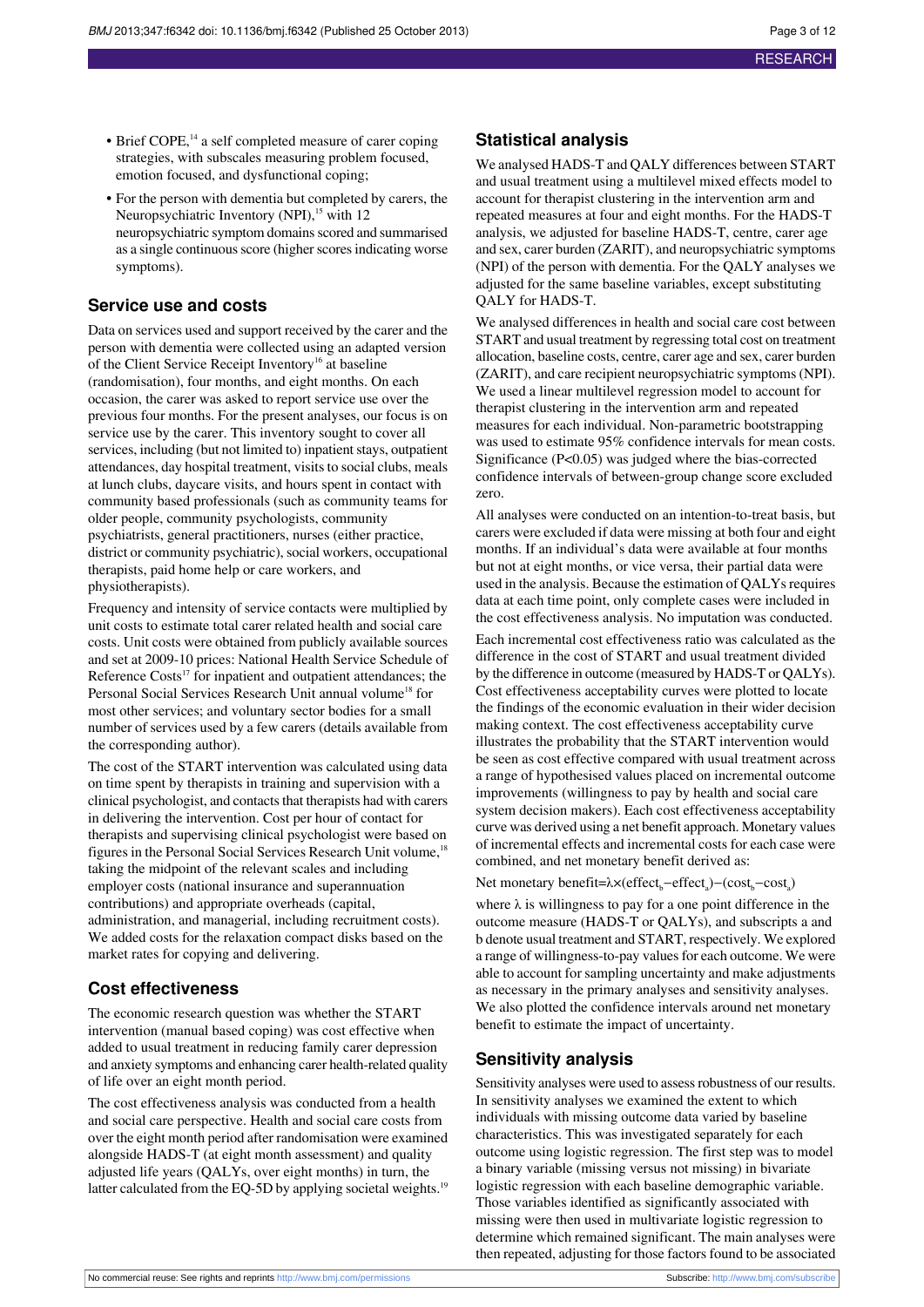with "missingness" on each outcome. For the analysis of HADS-T, the variables found to be associated with missingness were: patient living with carer, relationship to carer, carer having children at home, patient ethnicity, and COPE dysfunction score. For the QALY outcome, the carer's work situation (employed versus unemployed) and ethnicity were associated with missingness.

A second sensitivity analysis adjusted for imbalances in baseline characteristics between the treatment groups that occurred despite randomisation (that is, adjusting for carers' work situation, relationship to carer, and patients' and carers' education and living situation). These analyses were chosen so as to be consistent with those used in the effectiveness paper.<sup>9</sup>

All statistical analyses followed a predefined analysis plan and were carried out using STATA version 12.<sup>20</sup>

#### **Results**

#### **Participants**

Of the 260 carers who consented to enter the randomised trial, 173 were randomised to START and 87 to usual treatment. The groups were broadly similar at baseline by reference to demographic and clinical characteristics of both people with dementia and carers, except that carers in the START group were slightly older; more likely to be retired, male, unmarried, without qualifications or tertiary education, and living with the person with dementia; more likely to have case level anxiety; and had slightly lower HADS anxiety scores. Further details of trial participants are given by Livingston et al.<sup>9</sup>

Ten therapists (seven female) delivered the intervention, supporting between 11 and 21 carers each. Therapists were aged in their 20s or 30s, and were psychology graduates.

#### **Service use and costs**

Carers used a wide range of health and social care services over the eight month period, as can be seen from the summary statistics in table 1[⇓.](#page-7-0) We did not impute individual items of service use, and means are presented for non-missing cases only. Outpatient hospital and general practice services were used by high proportions of participants.

These patterns of service use were weighted by their unit costs, which are detailed in the final two columns of table [1⇓](#page-7-0). Mean costs—grouped into outpatient, community, and other services—are given in table [2⇓](#page-8-0). The table distinguishes the START and usual treatment groups and reports figures for two time periods, the four month period between baseline and the four month assessment, and the four month period between the four month and eight month assessments. Although the number of users of outpatient services was higher in the intervention group (table  $1 \Downarrow$ ), their average outpatient service cost was lower as they used outpatient services less frequently than people in the usual treatment group.

The right hand column of table [2⇓](#page-8-0) shows the difference in costs between the START and usual treatment groups across the whole evaluation period of eight months. Excluding the direct cost of the intervention itself, mean costs over the study period (1-8 months) were £558 in the START group and £625 in the usual treatment group. After adjustment for baseline characteristics (see above), the standardised difference was £14, with the 95% confidence interval (−239 to 211) suggesting that there was no significant difference in costs between the two groups. For purposes of comparison, scores on the two outcome measures used in the economic evaluation are included towards the bottom of table [2⇓](#page-8-0).

Based on the time spent by the 10 therapists in delivering one-to-one therapy to carers, their own training sessions (40 sessions of 2.5 hours over a six week period), time spent making telephone calls to participants, time spent writing up notes, and supervision of the therapists by the clinical psychologist  $(1.5)$ hours each per week for eight weeks), we calculated that the mean cost per session per carer was £36. Adding in the cost of the relaxation compact disks (which totalled £284), the overall mean direct intervention cost averaged £232.15 per carer.

Including the cost of intervention itself in the comparison between the groups, and now adjusting for baseline variables, costs for the START group were slightly but not significantly higher than for the usual treatment group. The mean cost difference was £252 (95% confidence interval −28 to 565) for sample members on the EQ-5D, and £247 (0 to 569) for sample members on the HADS-T measure (table [3⇓](#page-9-0)).

#### **Cost effectiveness**

Results from the net benefit regression using the two outcomes examined in the economic evaluation (QALYs and HADS-T score) are summarised, and the incremental cost effectiveness ratios (ICERs) reported, in table [3⇓](#page-9-0). The cost and outcome differences are obtained after adjustment for baseline characteristics and are influenced slightly by size of sample with complete data for each outcome.

Carers who received the START intervention (manual based coping strategy in addition to treatment as usual) generated slightly, though not statistically significantly, higher health and social care system costs but enjoyed significantly better outcomes, whether measured in terms of health-related quality of life (QALY) or affective symptoms (HADS-T). Whether these results imply that START is cost effective compared with usual treatment depends on the decision maker's willingness to pay for these gains in quality of life and affective symptoms. To aid discussion of willingnessto pay, we computed the ICERs. We also plotted the associated cost effectiveness acceptability curves and examined the confidence intervals around net monetary benefit.

Looking first at QALY as the outcome, the mean cost per QALY gained was £6000. The acceptability curve is shown in figure [1⇓](#page-11-0), illustrating the probability of cost effectiveness for each of a number of different hypothesised values of willingnessto pay. At the £20 000 per QALY threshold associated with NICE recommendations,<sup>21</sup> the probability that the START intervention would be seen as cost effective was 93%, and at the higher NICE threshold of £30 000 it was 99%. The 95% confidence intervals around net monetary benefit suggest that there is a strong likelihood that START is cost effective at the £30 000 threshold (see appendix B on bmj.com).

For the other outcome measure, the HADS-T measure of affective symptoms, mean cost per one point difference on the HADS-T scale was £118. The cost effectiveness acceptability curve for this outcome measure is shown in figure [2⇓](#page-11-1). We are not aware of any previously suggested monetary thresholds for gauging cost effectiveness on the HADS scale. However, if we assumed a willingness to pay of £500, the probability that the START intervention would be seen as cost effective would be 95%. We can also refer to a previoussuggestion that a minimally important clinical difference on the HADS-T scale is 1.6. The mean cost of achieving such a change with START would be £189.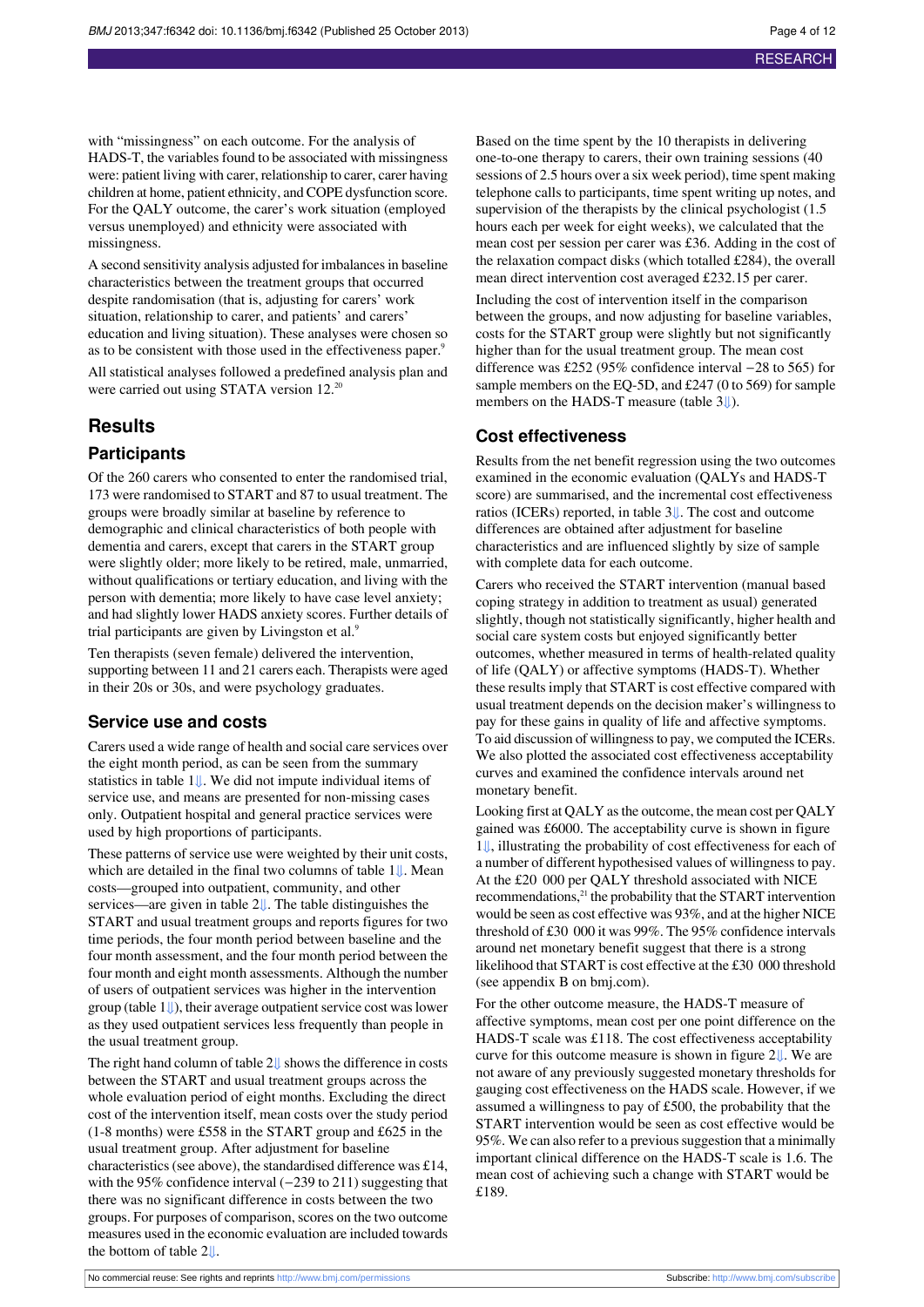#### **Sensitivity analysis**

The first sensitivity analysis adjusted for significant baseline differences on demographic and clinical predictors of missing values. The results were similar to those from the primary analyses and are summarised in the first column of data in table [4⇓](#page-10-0). The mean ICER values are now £5452 per additional QALY, and £107 per one point difference in HADS-T score. Figure 3[⇓](#page-11-2) shows the cost effectiveness acceptability curve with QALY as the outcome measure: at the lower bound NICE threshold (£20 000), the START intervention has an approximately 95% likelihood of being seen as cost effective, rising to 98% at the £30 000 threshold.

The second sensitivity analysis adjusted for imbalances in baseline characteristics. The results were again quite similar to those from the primary analyses and are summarised in the second column of data in table [4⇓.](#page-10-0) The mean ICER values from this further analysis are £5756 per additional QALY, and £112 per one point difference in HADS-T score. The cost effectiveness acceptability curve with QALY as the outcome measure is shown in figure 4[⇓:](#page-12-0) at the lower bound NICE threshold (£20 000), the START intervention has a 93% likelihood of being seen as cost effective, rising to 98% at the £30 000 threshold.

The confidence intervals around net monetary benefit for these two sensitivity analyses, taking into account uncertainty in the estimation, suggest a degree of caution in concluding that START is necessarily cost effective.

#### **Discussion**

#### **Principal findings**

We examined whether eight sessions of manual based coping strategy therapy, delivered over 8-14 weeks by supervised psychology graduates to family carers of people with dementia, added to treatment as usual, was cost effective compared with treatment as usual alone. Over the eight month evaluation period, the START intervention was found to have a high probability of being seen as cost effective by reference to both primary outcome measures examined: improvementsin carers' affective symptoms and gains in carers' quality adjusted life years. The sensitivity analyses, considering alternative approaches to the analysis, suggest a more cautious conclusion as to the cost effectiveness of START.

#### **Strengths and limitations of the study**

Each carer recruited to the study was scheduled to have eight sessions with the therapist, but some carers had fewer sessions.<sup>9</sup> Although this was taken into account in calculating the costs of the intervention, the impact that different numbers of sessions might have had on carers' outcomes was not the focus of this study.

The evaluation was conducted from a health and social care perspective, and concentrated on outcomes experienced by carers. We did not, therefore, measure the costs of treatment and care services used by the individuals with dementia who were being supported by these carers, nor did we attach monetary values to the time spent by carers in providing support to their relatives. We will examine those wider cost measures, and the outcomes experienced by the patients with dementia, in later work. We will also examine longer term cost effectiveness in later work, as participants in this study are being followed for longer than the eight months considered in this paper.

Sample size for the study design was calculated on the basis of the power required to demonstrate differences in one of the effectiveness measures and not on the basis of costs or cost effectiveness. Although it would have been preferable for the study also to have been powered on an economic variable, this would have required a considerable increase in sample size given that economic measures tend to be highly skewed. $^{22}$  In turn, this would have had implications for both the research budget and ethics, since it would have been necessary to recruit participants beyond the point where clinical dominance has been determined. We used cost effectiveness acceptability curves to represent the uncertainty in the estimation of the incremental cost effectiveness ratio.<sup>23</sup>

#### **Comparison with other studies**

There is little previous evidence on the cost effectiveness of psychosocial interventions for carers of people with dementia: a recent review found some evidence that such interventions could lead to greater improvements in outcome and also generate cost savings.<sup>24</sup> However, only one of the studies covered by that review employed a similar therapeutic approach to the START intervention: Nichols et al<sup>25</sup> examined the cost effectiveness of a modular multicomponent intervention delivered in carers' homes, with three sessions by telephone, supplemented by five group sessions (five or six carers in each) delivered by telephone. Focusing on hours of care giving, the authors found a significant difference over the six month study period, with carers in the intervention group having more time to dedicate to activities unrelated to care giving, which has potentially positive impacts on emotional wellbeing and quality of life.<sup>26 27</sup>

#### **Implications for policy and practice**

The encouraging outcomes from the START trial suggest that a manual based therapy for family carers of people with dementia, delivered by psychology graduates without clinical qualifications, was effective as measured on several dimensions.<sup>9</sup> From the present paper, the intervention is also likely to be perceived as cost effective by reference to NICE thresholds: there is therefore both a clinical and an economic case for supporting carers of people with dementia using such an approach. This cost effectiveness advantage arises because the intervention improved carer outcomes while not significantly increasing overall costs, with the additional cost of the intervention being partly counterbalanced by a reduction in service related costs.

The cost effectiveness finding is driven more by the outcome differences between the groups than the cost difference; for example, at the eight month point, carers in the control group were four times more likely to have clinically significant depression than carers who had received the START intervention.<sup>9</sup> Carers in the intervention group were given information on where to get emotional support and were given techniques to help them to better understand behaviours of the person they cared for, manage behaviour, change unhelpful thoughts, promote acceptance, relax, and engage in meaningful activities. Previous studies have shown that counselling can reduce depression among carers of people with Alzheimer's disease,<sup>28</sup> and long term intensive social work support has the potential to reduce carer burden.<sup>29</sup>

Many countries, including the UK, face rapidly growing numbers of elderly people, while policy frameworks continue to assume that families will remain the frontline providers of (unpaid) care and support. Most people with dementia also prefer to receive support from family members. In these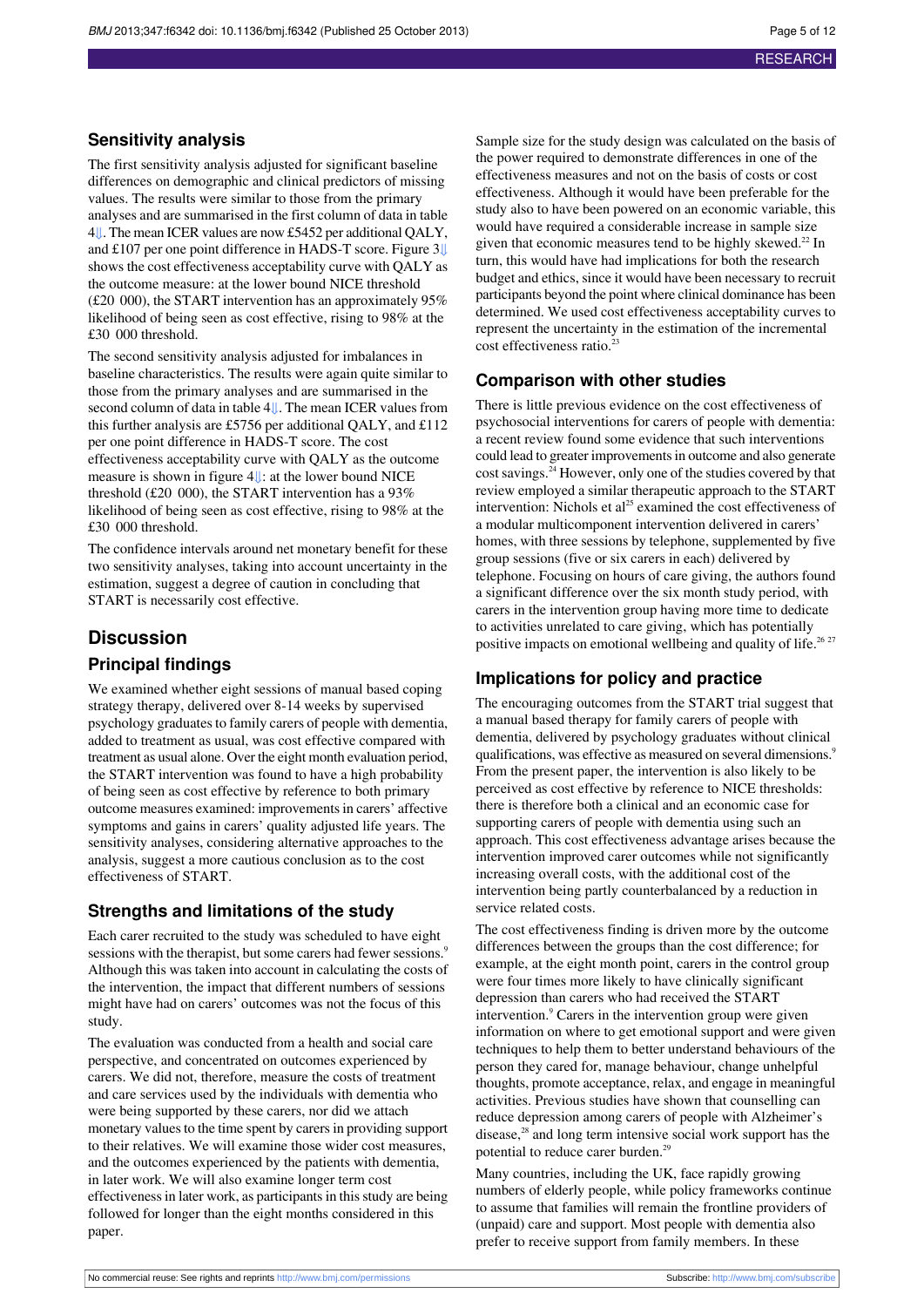circumstances, an intervention that is cost neutral, even over a relatively short period, and which significantly improves carer mental health and quality of life should be made more widely available.

#### **Conclusion**

The START intervention is cost effective when added to usual care, when costs are measured from the perspective of the health and social care system, and when outcomes are measured in terms of carers' affective symptoms and health related quality of life over an eight month period.

We thank Dolores Gallagher Thompson for her original manual and allowing us to change it. We thank the participating carers, and the Camden and Islington NHS Foundation Trust, University College London Hospital, the North East London Foundation Trust, and the North Essex Partnership Foundation, and in particular Vincent Kirchner and Lisa Gee for referring many patients. We thank the members of the steering committee (Joanna Murray (chair), Thana Balamurali, Kate Maxmin, Lynne Ramsay, Mabel Saili, Lynis Lewis) and the data monitoring committee (Cornelius Katona (chair) and U Hla Htay). We thank Linda Pickard and Alistair McGuire (London School of Economics) and Paul McCrone (King's College London) for advice on aspects of the paper. The START research team acknowledges the support of the National Institute for Health Research, through the Dementia and Neurodegenerative Research Network (DeNDRoN).

Contributors: GL, CC, JH, ZW, DL, **SN [QtoA: Is this Shirley Nurock?]**, CM, MK, ELS, and PR contributed to the conception and design of the overall START study, which was led by GL. MK, RR, and DK developed the analytic plan for the economic evaluation. JB and MG analysed the clinical data. BS and MK calculated the costs of services. MK, RR, DK, and BS analysed the economic data. MK, RR, and DK led on preparation of the manuscript. GL, CC, ZW, JH, and CM led recruitment from their trusts. DL was the trial manager. All authors revised the article critically for important intellectual content and gave final approval of the version to be published. The researchers/therapists Monica Manela, Ryan Li, Elanor Lewis-Holmes, Ruth Shanley, Amy Waugh, Lynsey Kelly, Allana Austin, Peter Keohane, Shilpa Bavishi, Amanda Shulman, and Jonathan Bradley collected and entered the data and implemented the manual. Shirley Nurock gave advice throughout as an expert family carer. MK acts as guarantor.

Funding: The project was funded by the National Institute of Health Research (NIHR), HTA Programme (project No 08/14/06) and will be published in full in Health Technology Assessment (see HTA Programme website for further information). The authors analysed results and prepared this manuscript independently of the funding body. Views and opinions expressed therein are those of the authors and do not necessarily reflect those of the HTA Programme, NIHR, National Health Service, or the Department of Health. The study was sponsored by University College London. Neither funders nor sponsors had a role in: study design; collection, analysis, and interpretation of data; writing of the article; or the decision to submit it for publication. The researchers were independent from funders and sponsors. All researchers could access all the data.

Competing interests: All authors have completed the Unified Competing Interest form at [www.icmje.org/coi\\_disclosure.pdf](http://www.icmje.org/coi_disclosure.pdf) (available on request from the corresponding author) and declare: support from the Health Technology Assessment (HTA) for the submitted work; no financial relationships with any organisations that might have an interest in the submitted work in the previous 3 years; no other relationships or activities that could appear to have influenced the submitted work.

Ethical approval: Obtained from East London and the City Research Ethics Committee 1 for the trial and Research and Development

permission from the local trusts. All participants gave written informed consent.

Declaration of transparency: The lead author (MK) affirms that this manuscript is an honest, accurate, and transparent account of the study being reported; that no important aspects of the study have been omitted; and that any discrepancies from the study as planned (and, if relevant, registered) have been explained.

Data sharing: No additional data available

- 1 Department of Health. Living well with dementia: a national dementia strategy. DoH, 2009.
- 2 Department of Health. Caring about carers: a national strategy for carers . DoH, 2009<br>3 Comas-Herrera A. Wittenberg R. Pickard L. Knapp M. Cognitive impairment in older 3 Comas-Herrera A, Wittenberg R, Pickard L, Knapp M. Cognitive impairment in older people: future demand for long-term care services and the associated costs. Int J Geriatr
- Psychiatr 2007;22:1037-45. 4 Department of Health. Recognised, valued and supported: next steps for the carers' strategy . DoH, 2010.
- 5 Mahoney R, Regan C, Katona C, Livingston G. Anxiety and depression in family caregivers of people with Alzheimer disease: the LASER-AD study. Am J Geriatr Psychiatry 2005;13:795-801.
- 6 National Institute for Health and Clinical Excellence and the Social Care Institute for Excellence. Dementia: supporting people with dementia and their carers in health and<br>social care. (NICE Clinical Guideline 42.) NICE, 2006.
- Coon DW, Thompson L, Steffen A, Sorocco K, Gallagher-Thompson D. Anger and depression management: psychoeducational skill training interventions for women caregivers of a relative with dementia. Gerontologist 2003:43:678-89.
- Gallagher-Thompson D, Solano N, McGee JS, Krisztal E, Kaye J, Coon DW, et al. Coping with caregiving: reducing stress and improving your quality of life . Stanford University School of Medicine and VA Palo Alto Healthcare System, 2002.
- 9 Livingston G, Barber J, Rapaport P, Knapp M, Griffin M, King D, et al. Clinical effectiveness of a manual based coping strategy programme (START, STrAtegies for RelaTives) in promoting the mental health of family carers of people with dementia: pragmatic randomised controlled trial. BMJ 2013;347:f6276.
- 10 Roberts C, Roberts SA. Design and analysis of clinical trials with clustering effects due to treatment. Clin Trials 2005;2:152-62.
- 11 Zigmond AS, Snaith RP. The hospital anxiety and depression scale. Acta Psychiatr Scand 1983;67:361-70.
- 12 EuroQoL Group. EuroQoL: a new facility for the measurement of health-related quality of life. Health Policy 1990;16:199-208.
- 13 Zarit SH, Reever KE, Bach-Peterson J. Relatives of the impaired elderly: correlates of feelings of burden. Gerontologist 1980;20:649-55.
- 14 Cooper C, Katona C, Livingston G, Validity and reliability of the brief COPE in care people with dementia: the LASER-AD Study. J Nerv Ment Dis 2008;196:838-43.
- 15 Cummings JL, Mega M, Gray K, Rosenberg-Thompson S, Carusi DA, Gornbein J. The Neuropsychiatric Inventory: comprehensive assessment of psychopathology in dem Neurol 1994;44:2308-14.
- 16 Beecham J, Knapp M. Costing psychiatric interventions. In: Thornicroft G, ed. Measuring health needs. 2nd ed. Gaskell, 2001: 200-24.
- 17 Department of Health. National Health Service schedule of reference costs 2010. [www.](http://www.doh.gov.uk/nhsexec/refcosts.htm) [doh.gov.uk/nhsexec/refcosts.htm](http://www.doh.gov.uk/nhsexec/refcosts.htm).
- 18 Curtis L. Unit costs of health and social care 2010 . Personal Social Services Research Unit, 2010.
- 19 Dolan P, Gudex C, Kind P, Williams A. A social tariff for EuroQol: results from a UK population survey. Discussion paper 138. University of York, 1995.
- 
- 20 StataCorp. Stata Statistical Software: Release 12. StataCorp, 2011.<br>21 National Institute for Health and Clinical Excellence. Guide to the m National Institute for Health and Clinical Excellence. Guide to the methods of technology appraisal. NICE, 2008.
- 22 Thompson SG, Barber JA. How should cost data in pragmatic randomised trials be analysed? BMJ 2000;320:7243.
- 23 Briggs A. Economic evaluation and clinical trials: size matters. BMJ 2000;321:1362-3.<br>24 Knapp M. lemmi V. Romeo R. Dementia care costs and outcomes: a systematic revie 24 Knapp M, Iemmi V, Romeo R. Dementia care costs and outcomes: a systematic review. Int J Geriatr Psychiatry 2013;28:551-61.
- 25 Nichols LO, Chang C, Lummus A, Burns R, Martindale-Adams J, Graney MJ, et al. The cost-effectiveness of a behavior intervention with caregivers of patients with Alzheim disease. J Am Geriatr Soc 2008;56:413-20.
- 26 Gonyea J, O'Connor M, Carruth A, Boyle P. Subjective appraisal of Alzheimer's disease caregiving: the role of self-efficacy and depressive symptoms in the experience of burden. Am J Alzheimer's Dis Other Demen 2005;20:273-80.
- 27 Coen R, O'Boyle C, CoakleyD, Lawlor B. Individual quality of life factors distinguishing low-burden with high-burden caregivers of dementia patients. Demen Geriatr Cogn Disord 2002;13:164-70.
- 28 Mittelman M, Ferris S, Shulman E, Steinberg G, Ambinder A, Mackell JA, et al. A comprehensive support program—effect on depression in spouse caregivers of AD patients. Gerontologist 1995;35:792-802.
- Davies BP, Fernandez JL, Nomer B. Equity and efficiency policy in community care: needs, service productivities, efficiencies and their implications . Ashgate, 2000.

**Accepted:** 30 September 2013

#### Cite this as: BMJ 2013;347:f6342

This is an Open Access article distributed in accordance with the Creative Commons Attribution Non Commercial (CC BY-NC 3.0) license, which permits others to distribute, remix, adapt, build upon this work non-commercially, and license their derivative works on different terms, provided the original work is properly cited and the use is non-commercial. See: <http://creativecommons.org/licenses/by-nc/3.0/>.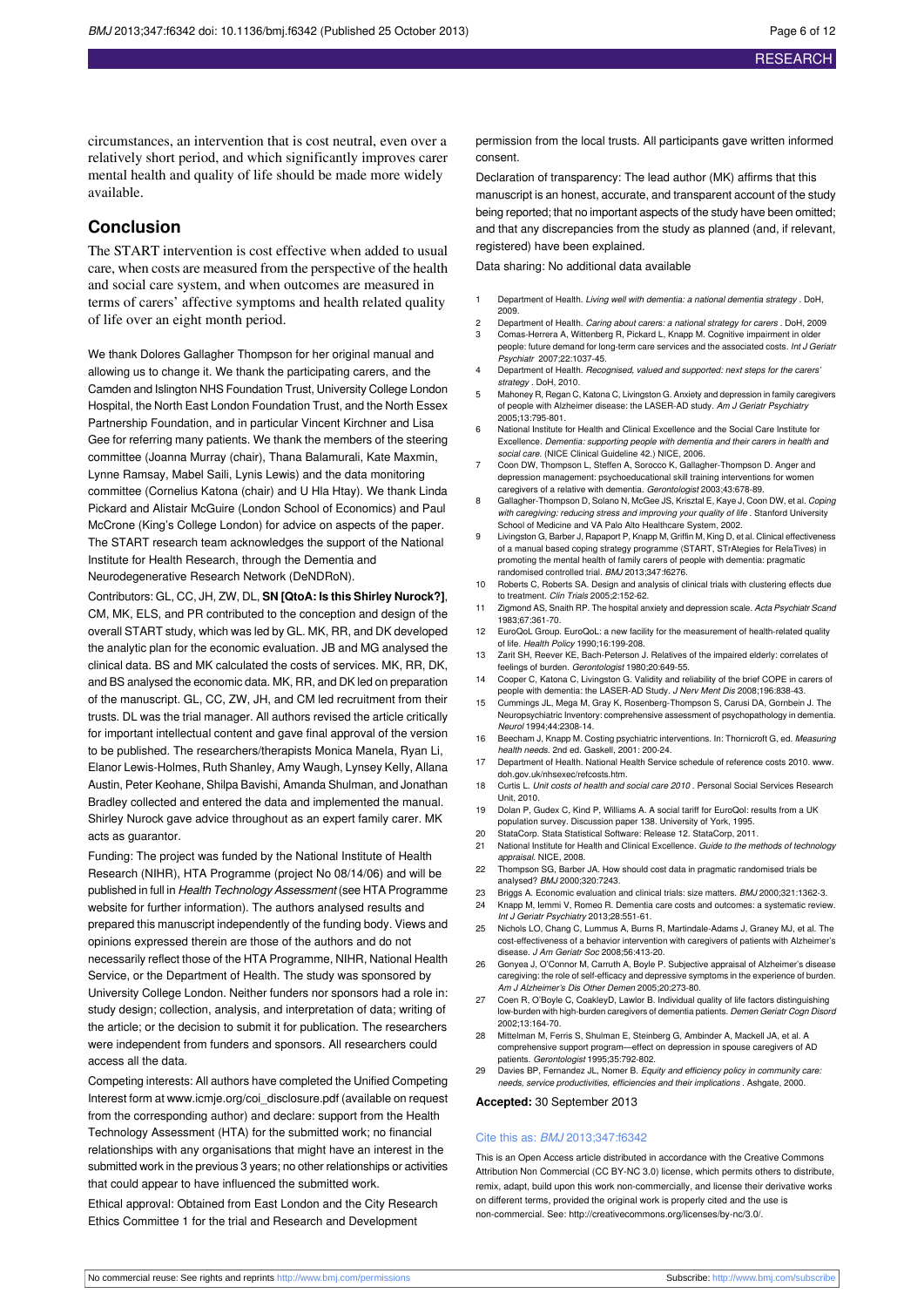#### **What is already known on this subject**

Family carers are the mainstay of dementia care in the UK

There is little evidence on interventions to support carers that have been shown to be cost effective

#### **What this study adds**

Looking at health and social care services used by carers, the START intervention is not more expensive than usual care The START intervention is cost effective when added to usual care by reference to reductions in carer affective symptoms and improvements in carer health related quality of life.

# <span id="page-7-0"></span>**Tables**

Table 1| Carers' use of health and social care services at baseline and at four months and eight months of evaluation period. Values are **percentages (numbers) of participants unless stated otherwise**

|                                       | <b>Baseline</b>                       |                           |                                       | <b>4 Months</b>           |                                       | 8 Months                         |                              |                             |
|---------------------------------------|---------------------------------------|---------------------------|---------------------------------------|---------------------------|---------------------------------------|----------------------------------|------------------------------|-----------------------------|
| <b>Service</b>                        | <b>Usual</b><br>treatment<br>$(n=87)$ | Intervention<br>$(n=173)$ | <b>Usual</b><br>treatment<br>$(n=75)$ | Intervention<br>$(n=150)$ | <b>Usual</b><br>treatment<br>$(n=71)$ | <b>Intervention</b><br>$(n=134)$ | Unit<br>$cost(\mathbf{E}^*)$ | Unit                        |
| Outpatient hospital<br>services       | 33.3 (29)                             | 37.0 (64)                 | 32.0 (24)                             | 38.7 (58)                 | 28.2 (20)                             | 37.3 (50)                        | 18-296                       | Per attendance <sup>+</sup> |
| Community based<br>services:          |                                       |                           |                                       |                           |                                       |                                  |                              |                             |
| Admiral nurse                         | 5.7(5)                                | 3.5(6)                    | 2.6(2)                                | 6.0(9)                    | 2.8(2)                                | 3.7(5)                           | 31                           | Per hour                    |
| Chiropodist                           | 5.7(5)                                | 13.9 (24)                 | 9.3(7)                                | 11.3(17)                  | 12.7(9)                               | 17.2 (23)                        | 22                           | Per hour                    |
| Counsellor                            | 8.0(7)                                | 2.3(4)                    | 9.3(7)                                | 2.7(4)                    | 11.3(8)                               | 1.5(2)                           | 34                           | Per hour                    |
| Dentist                               | 27.6 (24)                             | 30.6(53)                  | 29.3 (22)                             | 30.7(46)                  | 36.6(26)                              | 33.6 (45)                        | 87                           | Per attendance <sup>+</sup> |
| General practitioner                  | 54.0 (47)                             | 54.3 (94)                 | 53.3 (40)                             | 50.0(75)                  | 47.9 (34)                             | 48.5 (65)                        | 28                           | Per consultation            |
| <b>NHS Direct</b>                     | 1.1(1)                                | 1.2(2)                    | 1.3(1)                                | 0(0)                      | 0(0)                                  | 1.5(2)                           | 3                            | Per hour                    |
| Optician                              | 17.2 (15)                             | 16.8 (29)                 | 8.0(6)                                | 15.3(23)                  | 21.1(15)                              | 18.7 (25)                        | 29                           | Per hour                    |
| Outreach worker                       | 1.1(1)                                | 0.6(1)                    | 0(0)                                  | 0.7(1)                    | 1.4(1)                                | 0(0)                             | 15                           | Per hour                    |
| Home care worker or<br>care attendant | 2.3(2)                                | 1.7(3)                    | 4.0(3)                                | 1.3(2)                    | 1.4(1)                                | 1.5(2)                           | 21                           | Per weekday<br>hour         |
| Physiotherapist                       | 0(0)                                  | 0.6(1)                    | 1.3(1)                                | 0(0)                      | 0(0)                                  | 2.2(3)                           | 22                           | Per hour                    |
| Hygienist                             | 0(0)                                  | 0.6(1)                    | 0(0)                                  | 0.7(1)                    | 1.4(1)                                | 0.7(1)                           | 174                          | Per hour                    |
| Company medical<br>check-up           | 0(0)                                  | 0.6(1)                    | 0(0)                                  | 0(0)                      | 0(0)                                  | 0(0)                             | 175                          | Per session§                |
| Nurse (advanced)                      | 1.1(1)                                | 0.6(1)                    | 0(0)                                  | 0(0)                      | 0(0)                                  | 0(0)                             | 37                           | Per hour                    |
| Occupational<br>therapist             | 0(0)                                  | 0.6(1)                    | 0(0)                                  | 0.7(1)                    | 0(0)                                  | 0(0)                             | 39                           | Per hour                    |
| Community<br>psychiatrist             | 0(0)                                  | 0.6(1)                    | 0(0)                                  | 0(0)                      | 0(0)                                  | 0(0)                             | 22                           | Per hour                    |
| Practice nurse                        | 6.9(6)                                | 2.3(4)                    | 2.6(2)                                | 4.7(7)                    | 0(0)                                  | 5.2(7)                           | 26                           | Per hour                    |
| Ambulance transport                   | 0(0)                                  | 0(0)                      | 0(0)                                  | 0.7(1)                    | 0(0)                                  | 0(0)                             | 40-246                       | Per journey¶                |
| Dietician                             | 0(0)                                  | 0(0)                      | 0(0)                                  | 0.7(1)                    | 0(0)                                  | 0(0)                             | 22                           | Per hour                    |
| Other services                        | 16.1(14)                              | 9.8(17)                   | 22.7(17)                              | 14.0(21)                  | 12.7(9)                               | 13.4(18)                         | $3.5 - 174$                  | Per hour                    |

\*Costs at 2009-10 prices.

†Unit cost varies with clinical specialty; for details see appendix A on bmj.com.

‡Attendance assumed to last 30 minutes.

§Session lasts 30 minutes.

¶£40 for transport to hospital; £246 for emergency transport.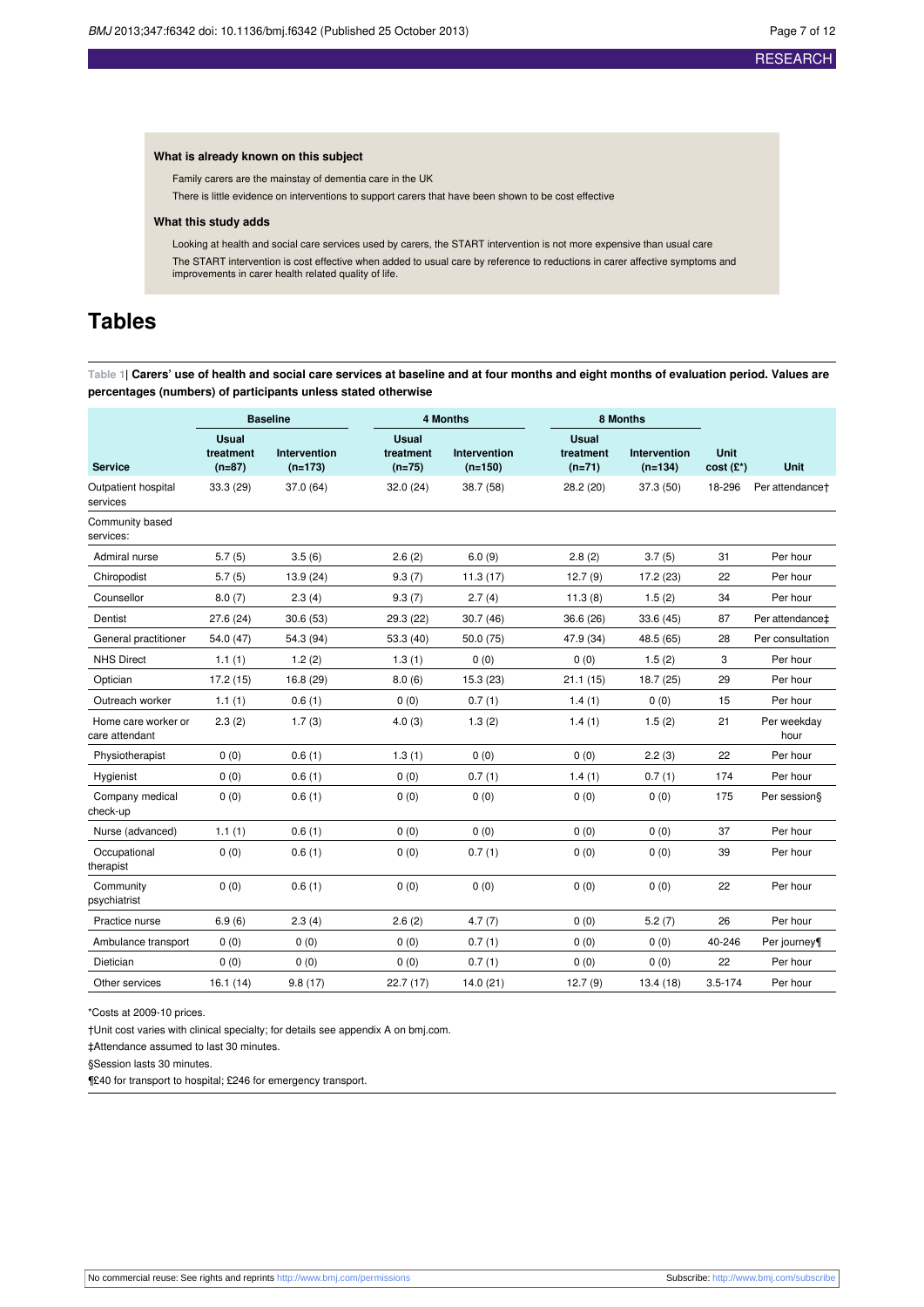<span id="page-8-0"></span>Table 2| Health and social service costs and outcomes used in the economic evaluation at 4 and 8 months for carers in the START intervention and usual treatment groups, and differences between the groups. Values are means (standard deviations) unless stated **otherwise**

|                              | <b>Usual treatment</b> |            |              | <b>Intervention</b> |                                                           |  |
|------------------------------|------------------------|------------|--------------|---------------------|-----------------------------------------------------------|--|
| <b>Costs and</b><br>outcomes | $1-4$ months           | 5-8 months | $1-4$ months | 5-8 months          | intervention $\nu$ usual<br>treatment over 1-8<br>months* |  |
| Costs $(E1)$ :               | 381 (1102)             | 244 (450)  | 296 (1006)   | 262 (598)           | $-14$ ( $-239$ to 211)<br>$(n=193)$                       |  |
| Outpatient                   | 140 (428)              | 125 (385)  | 99 (183)     | 99 (237)            | $-42$ ( $-118$ to 34)                                     |  |
| Community                    | 107 (148)              | 110 (153)  | 101 (180)    | 96 (153)            | $-7$ ( $-34$ to 19)                                       |  |
| Other                        | 134 (1028)             | 9(36)      | 96 (845)     | 68 (461)            | 27 (-151 to 205)                                          |  |
| Outcomes:                    |                        |            |              |                     |                                                           |  |
| HADS-T‡                      | 14.3(7.4)              | 14.9(8.0)  | 12.4(7.4)    | 12.9(7.9)           | $-1.79$ ( $-3.22$ to $-0.37$ )<br>$(n=220)$               |  |
| EQ-5D                        | 0.77(0.23)             | 0.79(0.14) | 0.77(0.22)   | 0.76(0.24)          | $0.03$ (-0.01 to 0.08)<br>$(n=212)$                       |  |

HADS-T= Hospital Anxiety and Depression Scale total score. EQ-5D=EuroQol health-related quality of life scale.

\*Adjusted for baseline variables

†Costs at 2009-10 prices.

‡HADS-T scores and difference are slightly different from those in related clinical effectiveness paper 9 because different versions of STATA statistical software were used for the analyses.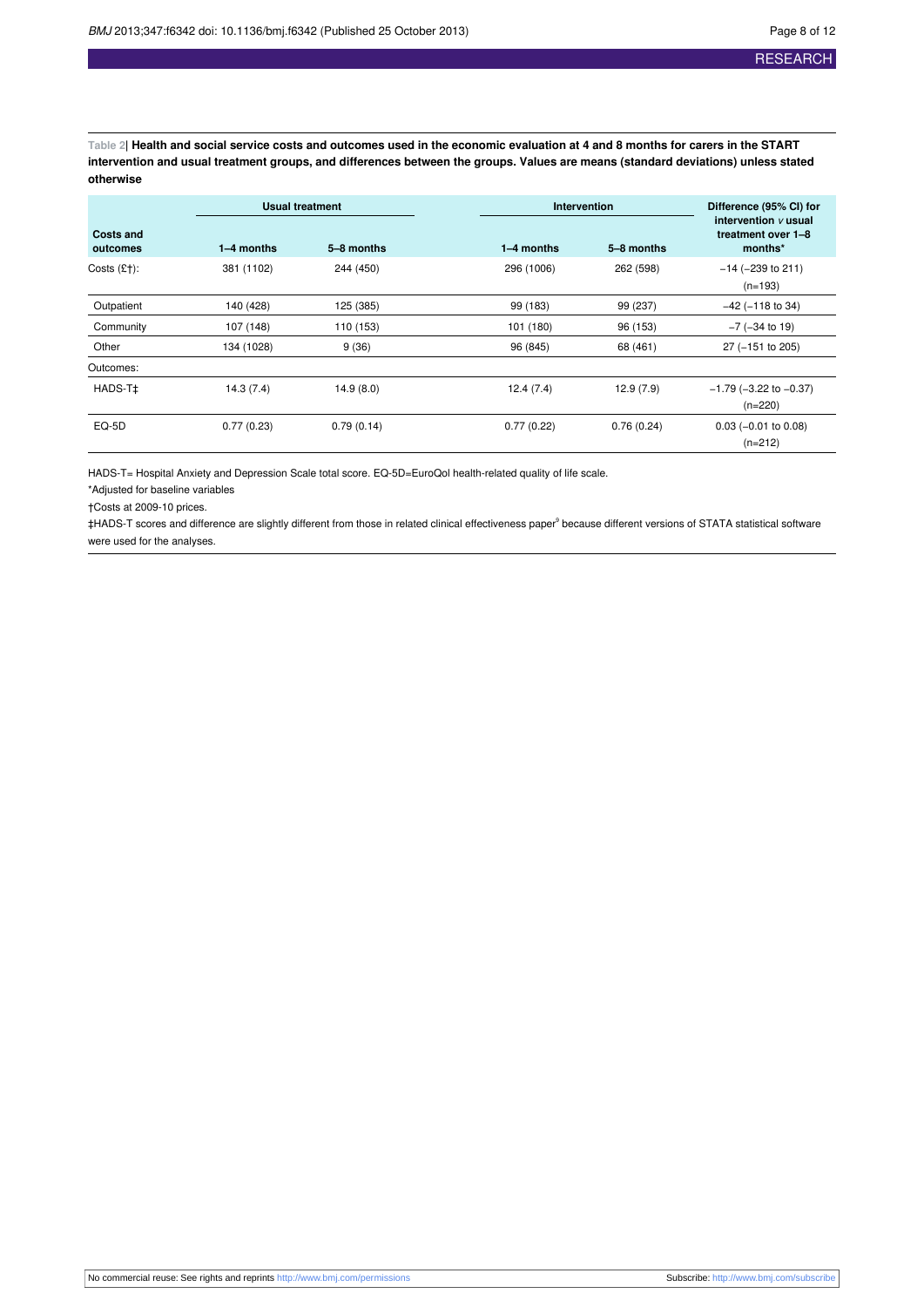<span id="page-9-0"></span>Table 3| Differences in treatment and cost effects (with 95% confidence intervals corrected for bias) and incremental cost effectiveness **ratios between the START intervention and usual treatment groups over 8 month evaluation period**

| <b>Effect</b>                                   | Mean differences (95% CI) and ICERs |  |  |
|-------------------------------------------------|-------------------------------------|--|--|
| With QALY as outcome $(n=177^*)$                |                                     |  |  |
| Incremental health and social care costs $(E+)$ | 252 (-28 to 565)                    |  |  |
| Incremental QALY gain                           | $0.042$ (0.015 to 0.071)            |  |  |
| ICER $(E \text{ per QALY})$                     | 6000                                |  |  |
| With HADS-T as outcome (n=191‡)                 |                                     |  |  |
| Incremental health and social care costs $(E+)$ | 247 (0 to 569)                      |  |  |
| Incremental HADS-T change                       | 2.10 (0.51 to 3.75)                 |  |  |
| ICER (£ per unit change on HADS-T)              | 118                                 |  |  |

ICER=Incremental cost effectiveness ratio. QALY=quality adjusted life year. HADS-T=Hospital Anxiety and Depression Scale total score. \*Sample size based on complete data for QALY and cost measures.

†Costs at 2009-10 prices.

‡Sample size based on complete data for HADS-T and cost measures.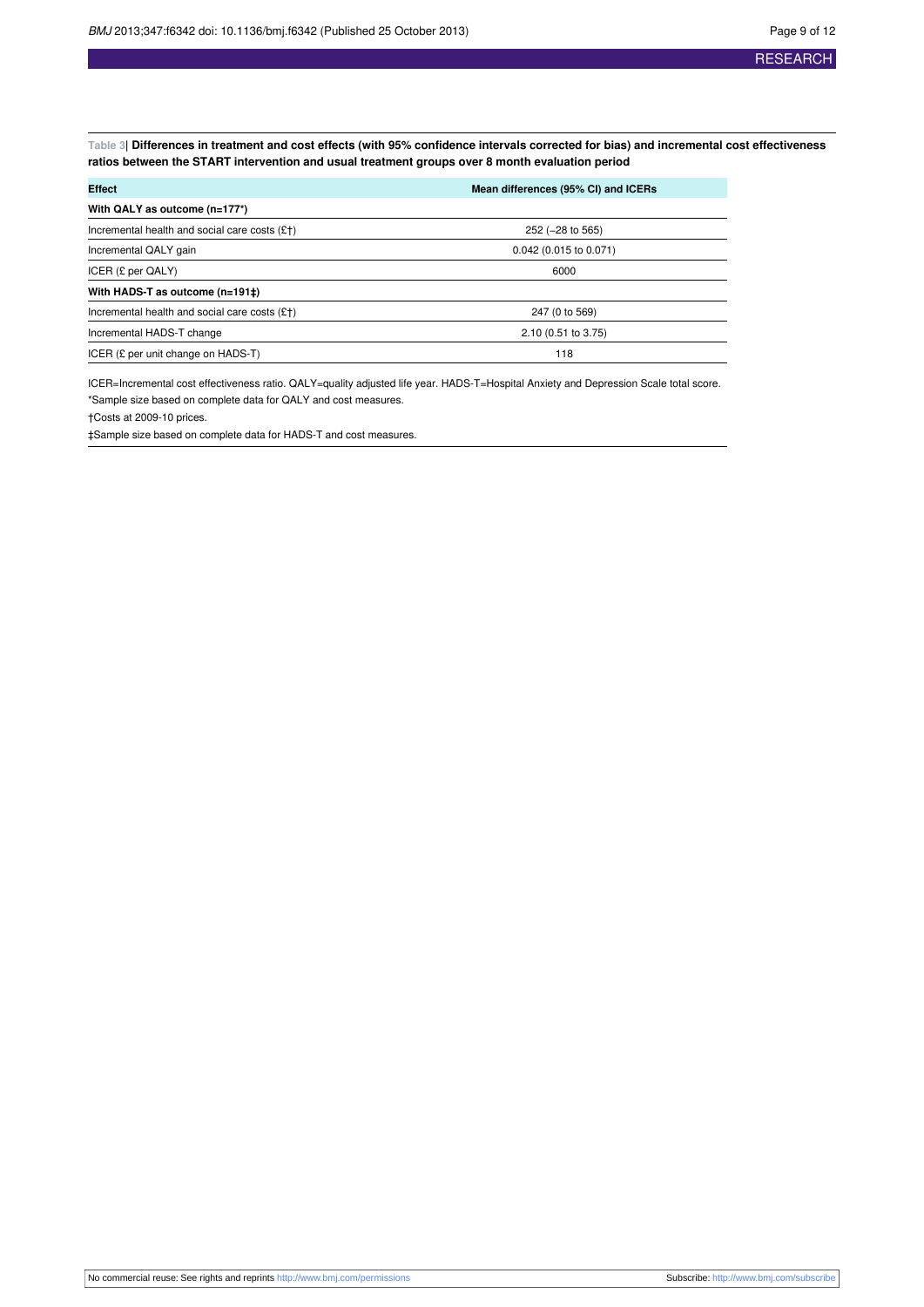<span id="page-10-0"></span>Table 4| Sensitivity analyses of differences in treatment and cost effects (with 95% confidence intervals) and incremental cost effectiveness **ratios between the START intervention and usual treatment groups over 8 month evaluation period**

|                                                 | Mean differences (95% CI) and ICERs                                                |                                   |  |  |  |
|-------------------------------------------------|------------------------------------------------------------------------------------|-----------------------------------|--|--|--|
| <b>Effect</b>                                   | Adjusting for significant demographic and clinical predictors of<br>missing values | Adjusting for baseline imbalances |  |  |  |
| With QALY as outcome (n=177*)                   |                                                                                    |                                   |  |  |  |
| Incremental health and social care costs $(f+)$ | 229 (-94 to 552)                                                                   | 236 (-101 to 617)                 |  |  |  |
| Incremental QALY gain                           | 0.042 (0.014 to 0.070)                                                             | $0.041$ (0.012 to 0.071)          |  |  |  |
| ICER (£ per QALY)                               | 5452                                                                               | 5756                              |  |  |  |
| With HADS-T as outcome (n=191‡)                 |                                                                                    |                                   |  |  |  |
| Incremental health and social care costs $(f+)$ | 226 (-74 to 525)                                                                   | 231 (-46 to 583)                  |  |  |  |
| Incremental HADS-T change                       | 2.11 (0.41 to 3.81)                                                                | 2.07 (0.44 to 3.90)               |  |  |  |
| ICER (£ per unit change on HADS-T)              | 107                                                                                | 112                               |  |  |  |

ICER=Incremental cost effectiveness ratio. QALY=quality adjusted life year. HADS-T=Hospital Anxiety and Depression Scale total score.

\*Sample size based on complete data for QALY and cost measures.

†Costs at 2009-10 prices.

‡Sample size based on complete data for HADS-T and cost measures.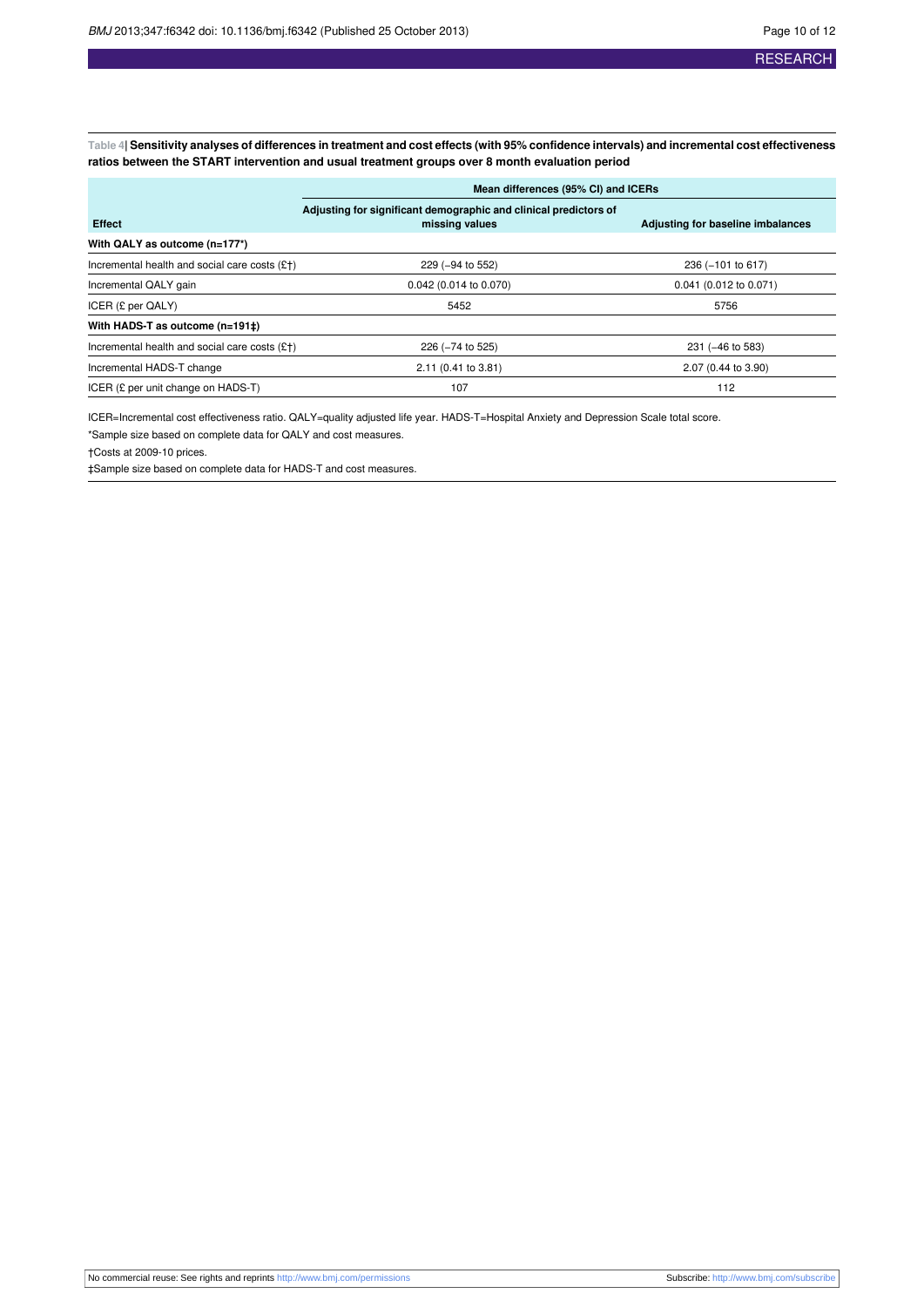#### **RESEARCH**

## **Figures**

<span id="page-11-0"></span>

**Fig 1** Cost effectiveness acceptability curve: START intervention (manual based coping strategy therapy) versus treatment as usual; health and social care perspective, with effectiveness measured in quality adjusted life year (QALY) gain, over eight months

<span id="page-11-1"></span>

<span id="page-11-2"></span>**Fig 2** Cost effectiveness acceptability curve: START intervention (manual based coping strategy therapy) versus treatment as usual; health and social care perspective, with effectiveness measured on the Hospital Anxiety and Depression Scale total score (HADS-T), over eight months



**Fig 3** Cost effectiveness acceptability curve: START intervention versus treatment as usual; health and social care perspective, with effectiveness measured in quality adjusted life year (QALY) gain, over eight months, following sensitivity analysis adjusting for significant predictors of missing values